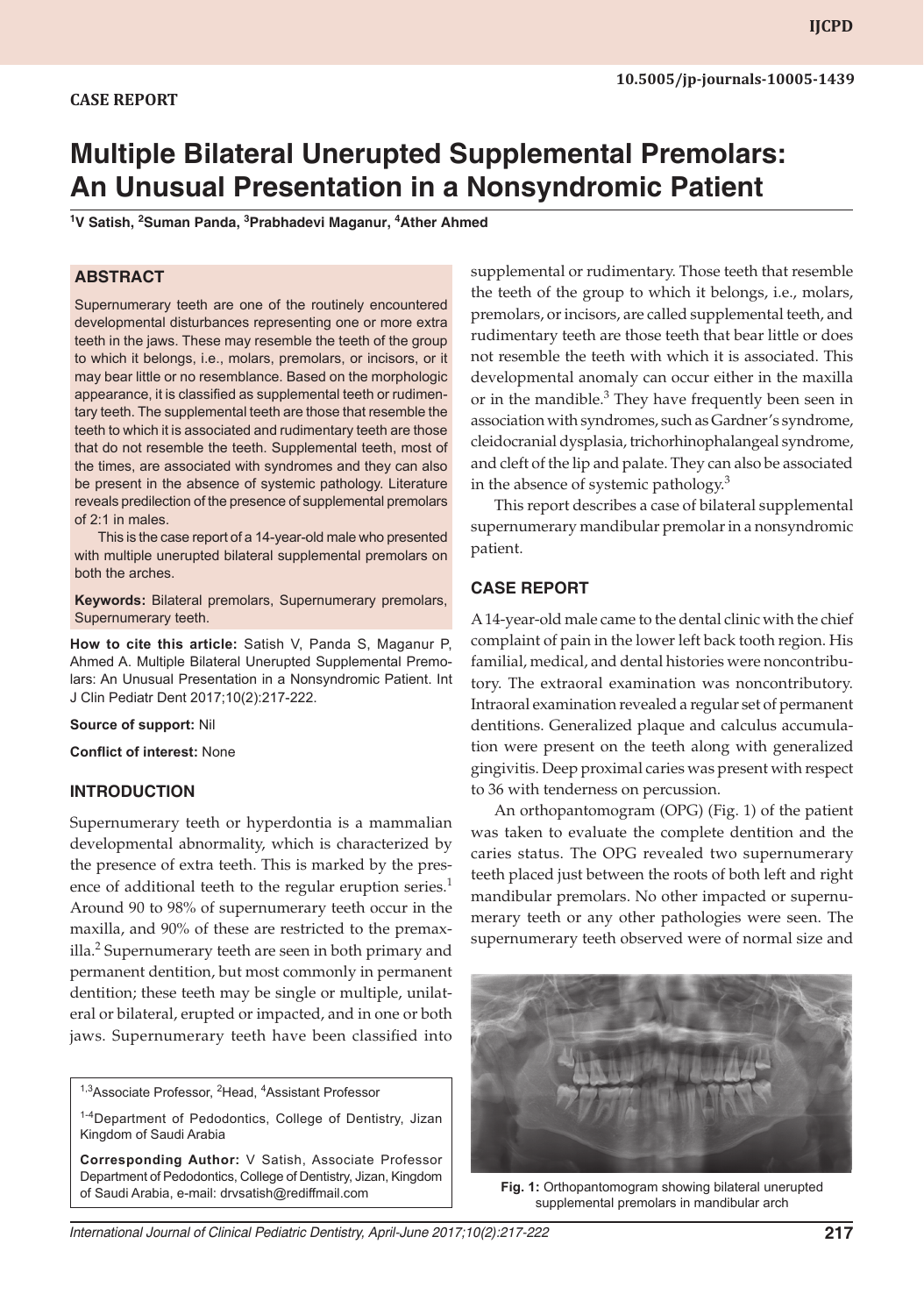

**Figs 2A and B:** Diagnostic maxillary: (A) Mandibular; and (B) casts

shape with incompletely formed roots and resembled premolars. Impressions of upper and lower arches were made, and study models were prepared (Fig. 2). The patient's guardian was informed about the presence of extra teeth and was educated about the difficulties associated with it. As family history, medical history, general examination, and extraoral examinations were noncontributory, the diagnosis of nonsyndromicassociated supernumerary/supplemental tooth was made. Patient's guardian was explained regarding the treatment. No intervention was planned as they were asymptomatic. Root canal treatment was initiated for 36. Patient has been kept under observation regarding the supernumerary/supplemental premolar.

#### **REVIEW**

Excess in the total number of teeth is often termed as supernumerary teeth. The most commonly seen supernumerary teeth are $4.5$  maxillary midline supernumeraries, maxillary fourth molars, maxillary paramolars, mandibular premolars, maxillary lateral incisors, mandibular fourth molars, and maxillary premolars.

It was found that supernumerary premolars are more common than estimated. $5$  This can be supported by the fact that 75% of these are impacted, unerupted, and asymptomatic. $4,6-8$  They are most commonly found in mandible than in the maxilla, and majority of them are of supplemental type.<sup>4</sup> They are usually placed lingually or occasionally vertically below the premolar.<sup>8,9</sup> According to the reports, patients who had a previous history of supernumerary teeth have a 24% possibility of developing supernumerary premolars at a later stage. $^{10}$ 

## **OCCURRENCE**

Supernumerary tooth can occur anywhere in the dental arch, but most commonly are found in the maxilla. But supernumerary premolars are likely to occur in the mandible than in maxilla. They most often resemble the normal anatomy and morphology of premolars. It may be seen in the anterior or posterior region of the mouth, single or multiple, unilateral or bilateral, and erupted or impacted.<sup>11</sup> Most of the times multiple supernumerary premolars are seen with an associated syndrome, such as Gardner's syndrome, cleidocranial dysplasia, Fabry– Anderson syndrome, Ehlers–Danlos syndrome, Down's syndrome, Crouzon's disease, Hallermann–Streiff syndrome, and orodigitofacial dysostosis.<sup>12</sup> But presence of multiple supernumerary premolars in the absence of any associated syndromes or systemic conditions is relatively rare.<sup>13,14</sup> Multiple supernumerary teeth without any associated systemic condition or syndromes have been reviewed by Yusof.<sup>15</sup> It was found that there was a predilection for nonsyndromic multiple supernumerary teeth to occur in the mandible. When analyzed according to specific locations for both maxilla and mandible, there was a predominance of multiple supernumerary teeth to occur in the premolar area (62%), with the highest frequency of occurrence in the mandibular premolar area (45%). Studies have shown an occurrence rate of 26% for supernumerary maxillary premolars and extremely high occurrence rate of 74% for supernumerary mandibular premolars.4,15

The supernumerary teeth have been observed in the gingiva, soft palate, nasal cavity, maxillary sinus, sphenomaxillary fissure, ophthalmic conchae, maxillary tuberosity, incisive suture, and between the orbit and the brain.<sup>16</sup>

#### **GENDER PREDILECTION**

The literature suggests supernumerary tooth are most commonly seen in males than in females at a ratio of 9:2.<sup>17</sup>

The supernumerary premolars are more frequent in males than females. The male to female ratio has been reported as 3:1, with a mean age of 16.4 years.<sup>5</sup>

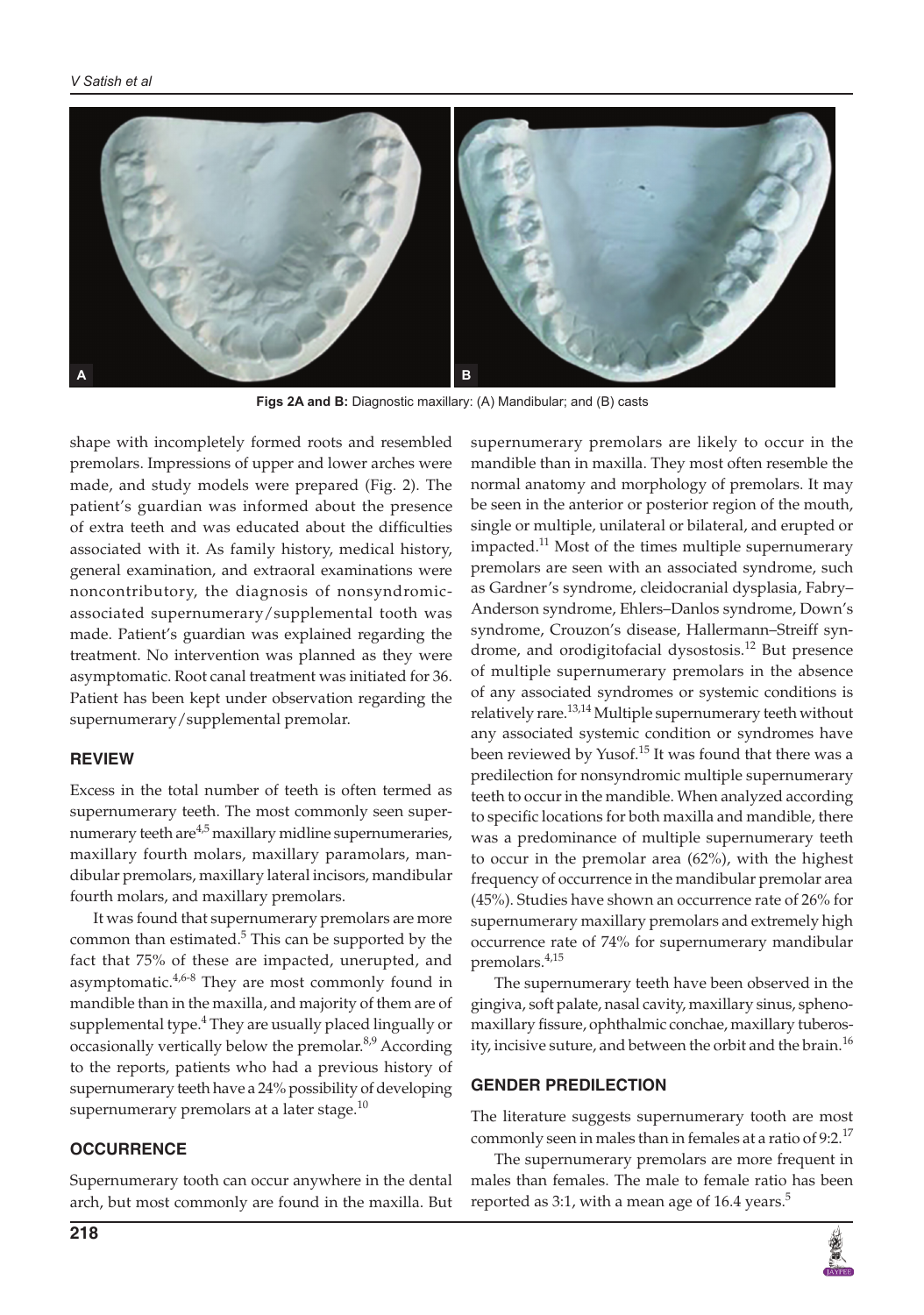# **INCIDENCE**

The incidence of supernumerary teeth among the general population has been noticed as somewhat familiar. In southern Nigeria, 1 person in every 100 has 1 or more extra premolar teeth.<sup>18</sup> Parry and Iyer<sup>19</sup> reported the appearance of four supernumerary premolars in a population of 2,000 orthodontic patients, indicating incidence of 0.20%.

The incidence of supernumerary teeth in the Caucasian population as reported by Gulati and Gupta<sup>20</sup> is in the range between 0.15 and 1.5%. In 1932, Stafne<sup>4</sup> stated that out of 9% of all supernumeraries, 7% are mandibular and 2% are maxillary teeth.

### **Prevalence**

The prevalence rates of supernumerary premolars reported in different studies are varied. This is mainly due to the differences in population, age, race, and applied radiographic techniques. The prevalence range depends on the methodology for detection and variation in the population.<sup>21</sup>

The prevalence of supernumerary teeth varies between 0.3 and 1.9% in primary dentition and 0.1% to 3.6 to 5.3% in permanent dentition.1

It has been reported that the prevalence of the supernumerary premolars ranges between  $0.029^{22}$  and  $0.64\%$ .<sup>23</sup> The premolars account for only 10% of all the supernumerary cases.4,22-24 Single supernumeraries occur in 76 to 86% of cases, double supernumeraries occur in 12 to 23% of the cases, and multiple supernumerary teeth are very rare, accounting for less than  $1\%$  of cases.<sup>25</sup>

# **CLASSIFICATION**

Supernumerary teeth can be grouped or classified concerning chronology, topography, and morphology $13,26,27$ (Table 1).

# **ETIOLOGY12,17,27,28**

Numerous theories have been proposed for the development of supernumerary teeth (Table 2).

- • Phylogenetic theory of Atavism (evolutionary throwback)
- Dichotomy theory (cleavage of a single tooth bud to two homologous or heterologous parts)
- Dental lamina hyperactivity theory.
- • Combination of hereditary and environmental factors Individuals with other dental anomalies and devel-

opmental disorders are the ones who frequently present with supernumerary teeth.

# **MECHANISM OF THE SUPERNUMERARY TOOTH IN PREMOLAR REGION**

Gardiner<sup>29</sup> described three possible mechanisms that can give rise to a supernumerary tooth in the premolar region.

- 1. An abnormal proliferation of the dental lamina that can give rise to a predeciduous type of supernumerary tooth. The presence of primary supernumerary tooth indicates a significantly higher probability of a permanent supernumerary to develop because primary tooth buds generally produce an extension of the dental lamina or the formation of permanent teeth.
- 2. A more similar type of situation can be noted before the development of the permanent tooth takes place. The dental lamina provides an additional follicle that gives rise to a supernumerary tooth.
- 3. On the contrary, an additional tooth can develop from an extension of the dental lamina after the deciduous, as well as the permanent follicles have been formed. This has been termed a postpermanent type of supernumerary tooth.

| Chronological |                                                                                                |                                                                                                                             |                               |
|---------------|------------------------------------------------------------------------------------------------|-----------------------------------------------------------------------------------------------------------------------------|-------------------------------|
|               | Predeciduous                                                                                   | They develop before deciduous teeth                                                                                         |                               |
|               | Prepermanent type                                                                              | Before the development of permanent tooth                                                                                   | More frequent type            |
|               | Postpermanent type                                                                             | After the deciduous as well as the permanent follicles<br>have been formed                                                  |                               |
| Morphological |                                                                                                |                                                                                                                             |                               |
|               | Supplemental (Eumorphic)                                                                       | Those teeth that resemble the teeth of the group to<br>which it belongs, i.e., molars, premolars, or incisors               |                               |
|               | Rudimentary [conical (peg shaped),<br>tuberculate (barrel shaped),<br>molariform and odontome] | Those teeth that may bear little or no resemblance<br>to the teeth with which it is associated are termed as<br>rudimentary |                               |
| Topographical |                                                                                                |                                                                                                                             |                               |
|               | Mesiodens                                                                                      | It is usually small and conical in shape. It is seen in<br>between two maxillary central incisors                           | It is the most<br>common type |
|               | Paramolar                                                                                      | It is usually small and rudimentary. It is most<br>commonly situated buccally or palatally to one of the<br>molars          |                               |
|               | Distomolar                                                                                     | It is a tooth located in the region posterior to the third<br>molar tooth                                                   |                               |

#### **Table 1:** Classification of supernumerary tooth

International Journal of Clinical Pediatric Dentistry, April-June 2017;10(2):217-222 **219**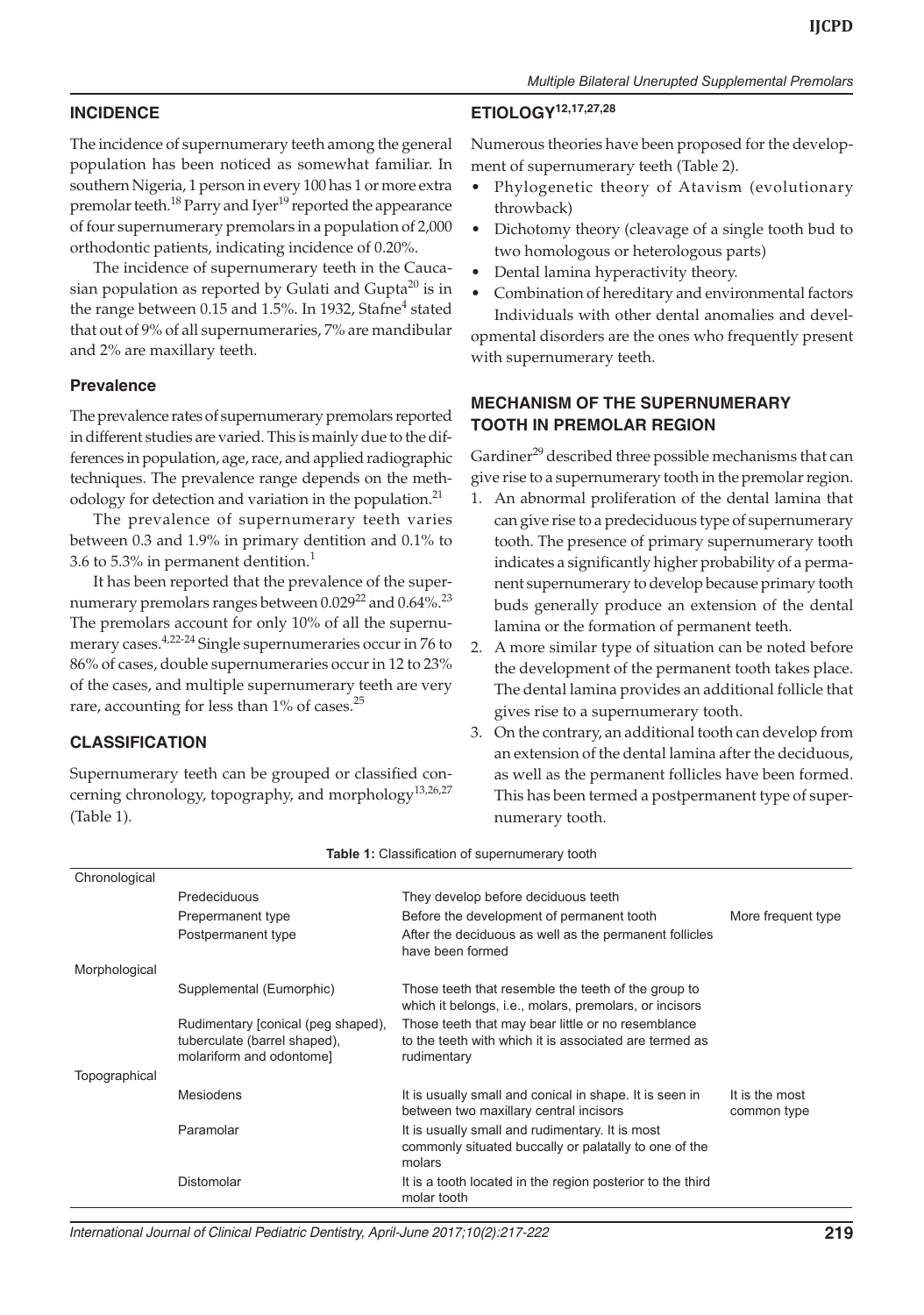| <b>Table 2:</b> Etiological factors for supernumerary tooth                                   |                  |                                                                                                                                                                                       |                                                 |  |  |
|-----------------------------------------------------------------------------------------------|------------------|---------------------------------------------------------------------------------------------------------------------------------------------------------------------------------------|-------------------------------------------------|--|--|
| Theory of Atavism<br>(Evolutionary throwback)                                                 | Oldest<br>theory | Development of supernumerary teeth is related to phylogenetic<br>reversion to extinct primates with three pairs of incisors                                                           | However, this theory has<br>been discounted now |  |  |
| Dichotomy theory                                                                              |                  | The splitting of the tooth bud into two equal or different-sized parts<br>results in the formation of two teeth of equal size, or one normal and<br>one dysmorphic tooth respectively | Accepted theory                                 |  |  |
| Dental lamina<br>hyperactivity theory<br>Other factors like environmental and genetic factors |                  | They are found as a result of local, independent, and conditioned<br>hyperactivity of dental lamina                                                                                   | Most accepted theory                            |  |  |

With respect to etiology of supernumerary premolars, it is evident that the dental lamina has reacted in excess to some extent. This can be justified by the fact that the location of such teeth is usually on the lingual side of the arch or vertically below the premolar teeth. This influence may be genetic since supernumerary premolars, as well as premolar hypodontia, occur frequently in the mandibular arch. It is also interesting to point out that hyperdontia has a strong predilection for males and hypodontia is more frequent in females. This finding suggests sex-linked inheritance.<sup>30,31</sup>

# **SYMPTOMS**

Usually, these teeth are asymptomatic, erupted, or impacted. Sometimes pathological sequelae are associated with it. They may be associated with cyst formation, damaging to the neighboring tooth. This happens by compression of the supernumerary premolars on the adjacent teeth, and their relation to the inferior dental and mental nerve may lead to pain. Supernumeraries can be associated with other dental anomalies, such as hypodontia, taurodontism, germination, and macrodontia.<sup>29,32</sup>

## **DIAGNOSIS**

Supernumerary teeth most of the times are asymptomatic and most of these are an incidental finding during an intraoral or radiographic examination. So, radiographic assessment is of great importance in diagnosis and management of supernumeraries. Periapical, OPG, occlusal X-rays, and advances in radiographic techniques and an introduction of three-dimensional computed tomography and cone beam supernumeraries are of paramount importance, especially in cases of multiple supernumeraries. $^{31}$ 

The diagnosis is based mainly on radiographic findings. Supernumerary premolars have not become radiographically visible until the patient's normal premolars have erupted.

Even though supernumerary premolars can be palpated during an intraoral examination, it should be taken into an account that supernumerary premolars can go unnoticed on intraoral X-rays when located very close to the basal cortical bone of the mandible.<sup>23</sup>

# **ERUPTION AND COMPLICATIONS/PROBLEMS**

The eruption of supernumerary premolars is very rare. Supernumeraries may show normal eruption, remain impacted or inverted in the jaw, or reach the heterotopic position or show abnormal eruptive patterns by erupting lingually or labially. In some cases, unerupted premolars can migrate distally through the mandible below the roots of the lower molars.<sup>32,33</sup>

# **Complications/Problems2,5,26**

It is very rare to find a supernumerary tooth in primary dentition; the problems or complications are seen mainly in the permanent dentition. The presence of supernumerary teeth may exhibit following problems:

- Malocclusion caused due to disturbance in path of eruption by reducing arch circumference and interfering with normal eruption pattern of dentition.
- Prevent eruption of developing teeth.
- External root resorption on the adjacent teeth due to pressure exerted on the erupting supernumerary teeth or resorption of adjacent structures.
- A deviated path of eruption of supernumerary teeth (nasal cavity, orbit, inferior border of the mandible, and sometimes weakening of bones to form a more prone site for fracture).
- An untreated and unerupted supernumerary tooth may transform into a dentigerous cyst.
- • The supernumerary teeth may get fused with the normal teeth affecting morphology of the involved teeth, and these teeth may be impacted.
- • Displacement of them (rotation and labial or lingual eruption).
- Impacted (especially primary tooth).

Supernumerary teeth can remain impacted for many years without clinical, pathologic, or orthodontic complications.

# **TREATMENT**

Early diagnosis and treatment permit an interceptive approach and correction of arch crowding. Management of supernumeraries depends upon the signs and

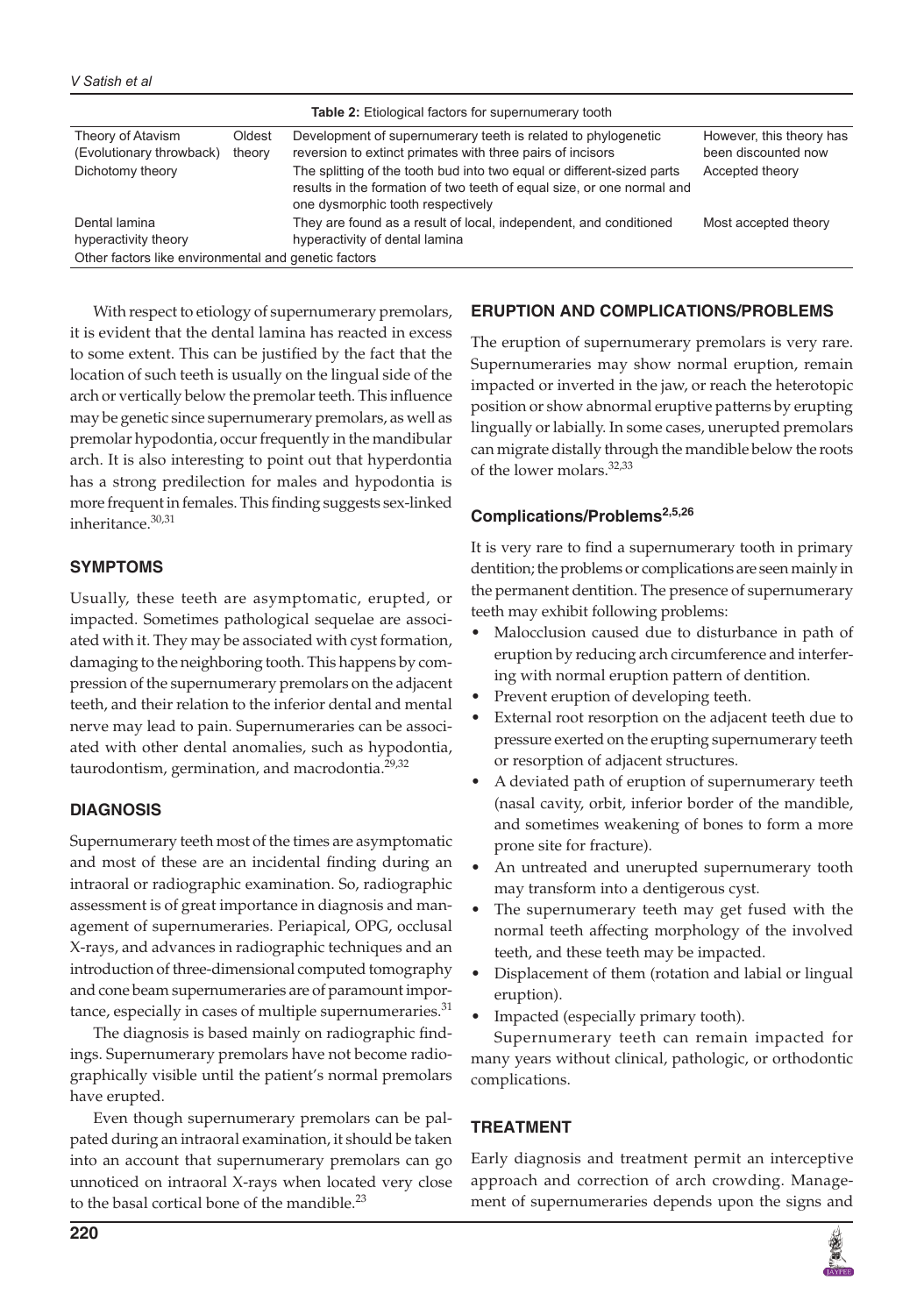symptoms as well as problems seen associated with it. The management for the supernumerary tooth can be by:

- Surgical extraction
- **Monitoring**
- Retaining the supernumerary premolar

## **Surgical Extraction**

In general terms, extraction of supernumerary premolars is the recommended treatment of choice, but the timing and surgical removal appear to be controversial. Surgical removal is recommended if it is causing any problems to permanent teeth.

Premolars are perhaps among the supernumerary teeth most difficult to extract, due to the high density of the mandibular bone, the presence of the mental nerve on the vestibular side, and the difficulties involved in approaching from the lingual side.<sup>33</sup> In this context, a buccal approach is preferred, using a Neumann fullthickness flap. Raising a lingual flap is inconvenient and risky, but often necessary if the supernumerary premolar is closer to the lingual cortical and a buccal approach puts other teeth or the dental nerve at risk. When a buccal flap is used, the mental nerve must be identified where it crosses the mental foramen, to avoid postoperative sensory lesions. During ostectomy, caution is required to prevent damage to the neighboring roots and to preserve the contents of the mandibular canal. Extraction usually requires tooth section before extraction with elevators. The technique employed in the upper maxilla is similar.<sup>33</sup>

Marre $34$  and Hanratty $35$  recommended surgical removal in two stages: in the first stage, removal of the developed supernumerary premolars should be accomplished soon after diagnosis. In the second stage, the remaining lessdeveloped premolars are left *in situ* and removed later, when their roots are more developed, to avoid damage to adjacent structures and allow bone regeneration.

## **Monitor**

It has been recommended by Becker et  $al^{36}$  that supernumerary premolars be left untreated until the full permanent dentition has developed and erupted. Because supernumerary premolars develop late with respect to the erupted teeth, the treatment of the overall condition may be referred and should involve orthodontic treatment of erupted as well as unerupted teeth. Routine followup instead of extraction is also a possibility, though it requires a periodic radiographic evaluation of the tooth to detect possible cyst formation or root resorption. After formation of the third molars, supernumerary premolar extraction may be indicated; in this sense, care is required to ascertain that no other supernumerary premolars can

arise following extraction of those that have been identified, as this would require repeated surgery.<sup>33</sup> Removal involves risk to adjacent structures.

## **Retain the Supernumerary Tooth**

Supernumerary teeth can be utilized in cases of congenitally missing or teeth extracted due to other reasons for replacing the function of that particular tooth by proper restoration.

## **CONCLUSION**

- Supernumerary premolars occur more commonly in males when compared with females.
- Supernumerary premolars are more associated with mandible than the maxilla.
- Radiographs are very important for diagnosis and management of supernumerary premolars.
- Treatment of supernumerary premolars depends on whether they are symptomatic or asymptomatic.

## **REFERENCES**

- 1. Saini T, Keene JJ, Whetten J. Radiographic diagnosis of supernumerary premolars: case reviews. J Dent Child 2002;69: 184-190.
- 2. Mopager V, Sudha P, Anegundi RT, Kulkarni S, Tavarageri A. Supplemental premolars in a 13-year-old child – a case report. J Indian Soc Pedo Prev Dent 2002 Dec;20(4):169-172.
- 3. Mali S, Karjodkar FR, Sontakke S, Sansare K. Supernumerary teeth in non-syndromic patients. Imaging Sci Dent 2012 Mar;42(1):41-45.
- 4. Stafne EC. Supernumerary teeth. Dental Cosmos 1932;74: 653-659.
- 5. Solares R, Romero MI. Supernumerary premolars: a literature review. Pediatr Dent 2004 Sep-Oct:26(5):450-458.
- 6. Poyton GH, Morgan GA, Crouch SA. Recurring supernumerary mandibular premolars: report of a case of postmature development. Oral Surg Oral Med Oral Pathol 1960 Aug;13: 964-966.
- 7. Zvolanek JW, Spotts TM. Supernumerary mandibular premolars: report of cases. J Am Dent Assoc 1985 May;110(5):721-723.
- 8. Turner C, Hill CJ. Supernumerary mandibular premolar: the importance of radiographic interpretation. ASDC J Dent Child 1986 Sep-Oct;53(5):375-377.
- 9. Price C, Hoggins GS. A category of supernumerary premolar teeth. Br Dent J 1969 Mar:126(5):224-228.
- 10. Sharma R, Sharma P, Kumar P, Kumar P. Non-syndromal multiple supernumerary premolars in siblings – a case report. Indian J Dent Sci 2012;3(4):78-80.
- 11. Masih S, Sethi HS, Singh N, Thomas AM. Differential expressions of bilaterally unerupted supernumerary teeth. J Indian Soc Pedod Prev Dent 2011 Oct-Dec;29(4):320-322.
- 12. Farahani RM, Zonuz AT. Triad of bilateral duplicated permanent teeth, persistent open apex, and tooth malformation: a case report. J Contemp Dent Pract 2007 Nov;8(7):94-100.
- 13. Parolia A, Kundabala M, Dahal M, Mohan M, Thomas MS. Management of supernumerary teeth. J Conserv Dent 2011 Jul;14(3):221-224.

International Journal of Clinical Pediatric Dentistry, April-June 2017;10(2):217-222 **221**